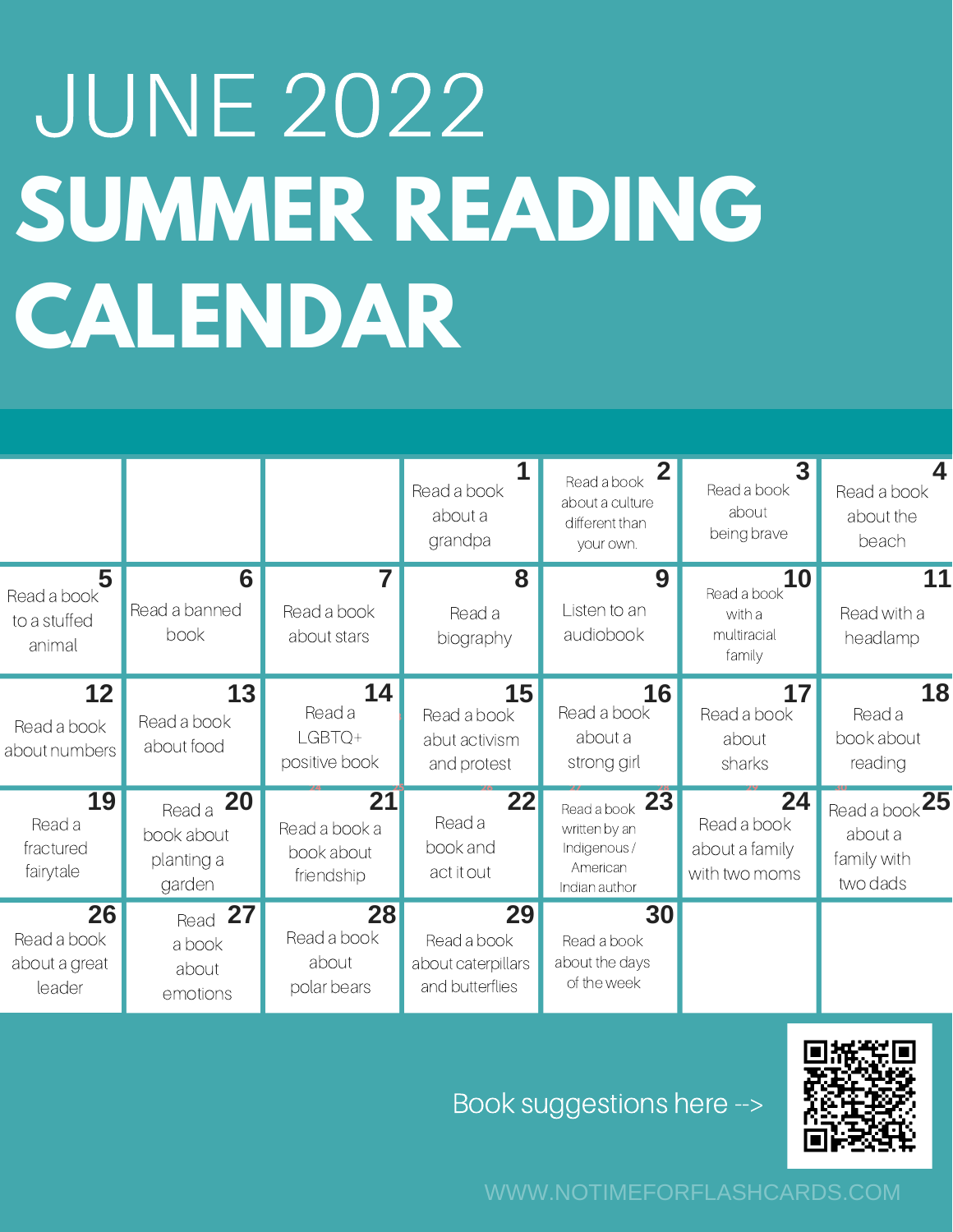## JULY 2022 **SUMMER READING CALENDAR**

|                                         |                                                                                     |                                                       |                                       |                                                                           | $\mathbf{1}$<br>Read a book<br>about<br>donuts                    | $\mathbf{2}$<br>Read a book<br>about the<br>ocean |
|-----------------------------------------|-------------------------------------------------------------------------------------|-------------------------------------------------------|---------------------------------------|---------------------------------------------------------------------------|-------------------------------------------------------------------|---------------------------------------------------|
| 3<br>Read a book<br>about<br>worrying   | $\boldsymbol{4}$<br>Read a book<br>where the main<br>character uses a<br>wheelchair | 5<br>Read a book<br>about colors                      | 6<br>Read a book<br>about<br>shapes   | 7<br>Read<br>a book where the<br>main character is a<br><b>Black</b> girl | $\text{Read a book}$ <sup>8</sup><br>in a tent or<br>blanket fort | 9<br>Read a book<br>about including<br>others     |
| 10<br>Read a<br>book about<br>hugging   | 11<br>Read a<br>book about<br>art                                                   | 12<br>Read a book<br>about a kid who<br>loves science | 13<br>Read a book<br>about<br>crayons | 14<br>Read a<br>book about<br>community<br>helpers                        | 15<br>Read a book<br>about<br>superheroes                         | 16<br>Read a<br>book about<br>cooking             |
| 17<br>Read a book<br>about              | 18<br>Read a book                                                                   | 19<br>Read a book<br>about trying                     | 20<br>Read a book<br>about            | 21<br>Read a book<br>about standing                                       | 22<br>Read a<br>book<br>about                                     | 23<br>Read a book<br>about                        |
| building forts                          | about bodies                                                                        | again                                                 | penguins                              | up for others                                                             | nature                                                            | unicorns                                          |
| 24<br>Read a book<br>about<br>elections | Read a book 25<br>about<br>emergency<br>vehicles                                    | 26<br>Read a<br>book that<br>rhymes                   | 27<br>: Read a<br>nonfiction<br>book  | 28<br>Read a<br>book with<br>no words                                     | 29<br>Read a book<br>about a princess                             | 30<br>Read a book<br>about dancing                |

WWW.NOTIMEFORFLASHCARDS.COM